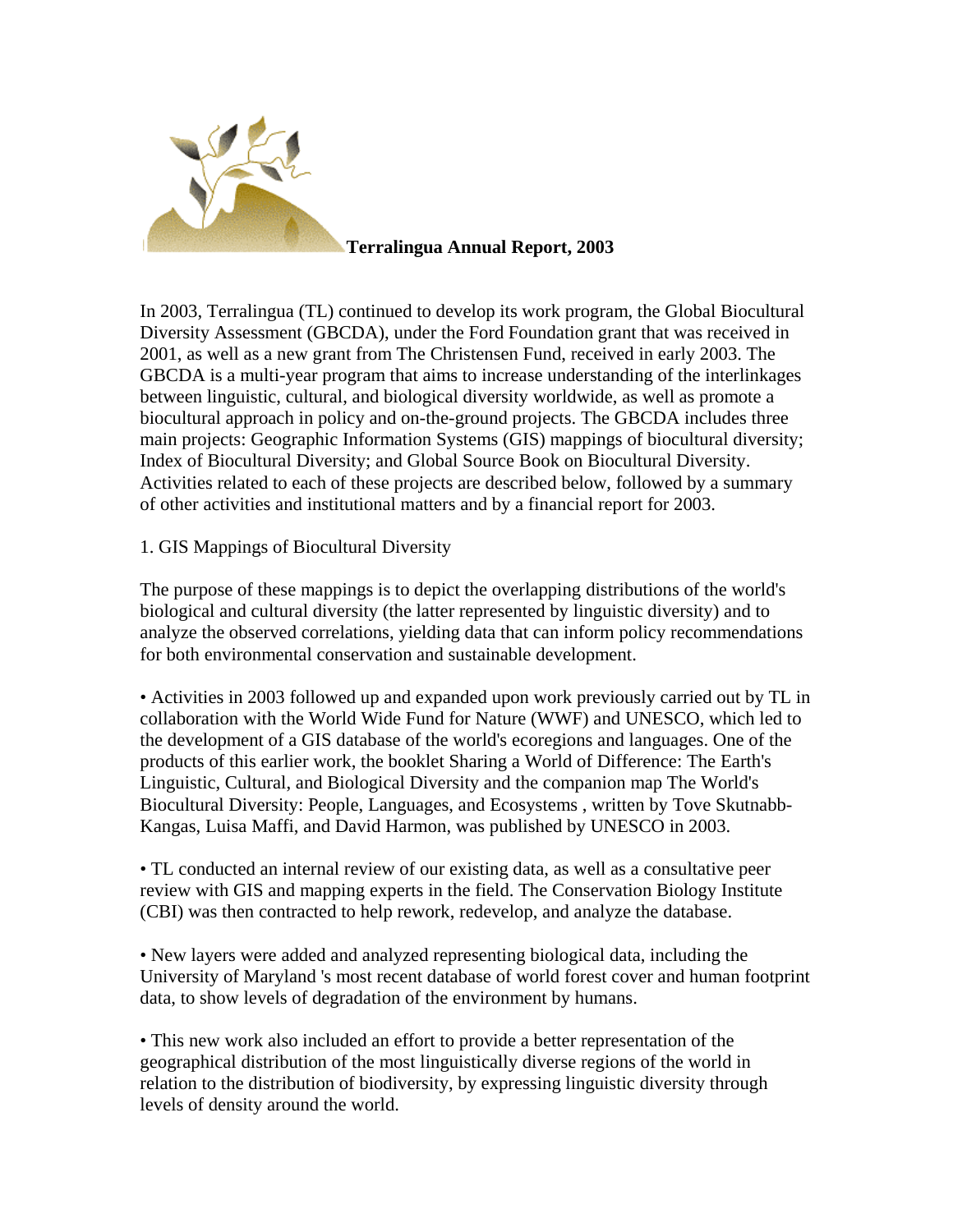• The new data were showcased at the World Parks Congress (September 2003), where TL in partnership with IUCN-The World Conservation Union and Conservation International gave special focus to cross-mapping parks/protected areas and indigenous peoples' lands in a workshop on the subject.

2. Index of Biocultural Diversity (IBCD)

The IBCD is modeled after indexes used in the environmental field to gauge current conditions and trends in the state of the environment. Its purpose is to jointly measure global trends in biological and cultural diversity using a small number of indicators, and thus serve as a benchmark for changes in biocultural diversity. This index is meant to fill a noted lack of meaningful sociocultural indicators in global environmental assessments, which has hampered the deployment of a "humans-in-environment" perspective in policy and on-the-ground action.

• Based on work started in 2002, a draft framework of the IBCD was completed by David Harmon and Jonathan Loh. This 385-page document, including over 50 tables and nearly 75 figures, outlines the theory and methodology behind the IBCD and presents several integrated measures of the ethnolinguistic and biological diversity of each of the world's countries, with initial analyses of the results.

• The draft was sent out to a wide range of reviewers internationally for comment, and comments received were compiled in view of revising the draft. Several adjustments of the IBCD methodology were made as a consequence.

• Harmon and Loh started preparing a research report to be submitted to a scholarly journal for additional peer-review.

3. Global Source Book on Biocultural Diversity (GSB)

This new project, started in late 2003, aims to provide the first global source of information about projects, programs, and initiatives that take an integrated biocultural approach to environmental conservation and maintenance and revitalization of local languages and cultural traditions. It is also meant to offer an overview of the field of biocultural diversity and a variety of bibliographic and other resources on biocultural diversity.

• Preparations were made to launch a worldwide survey of biocultural diversity projects. A call for information and survey form were prepared by Luisa Maffi and Ellen Woodley and sent out to an extensive contact list.

• The free ICONS database was adapted by Rebecca Stranberg for the purpose of storing and cataloguing information from the surveys as well as bibliographic information.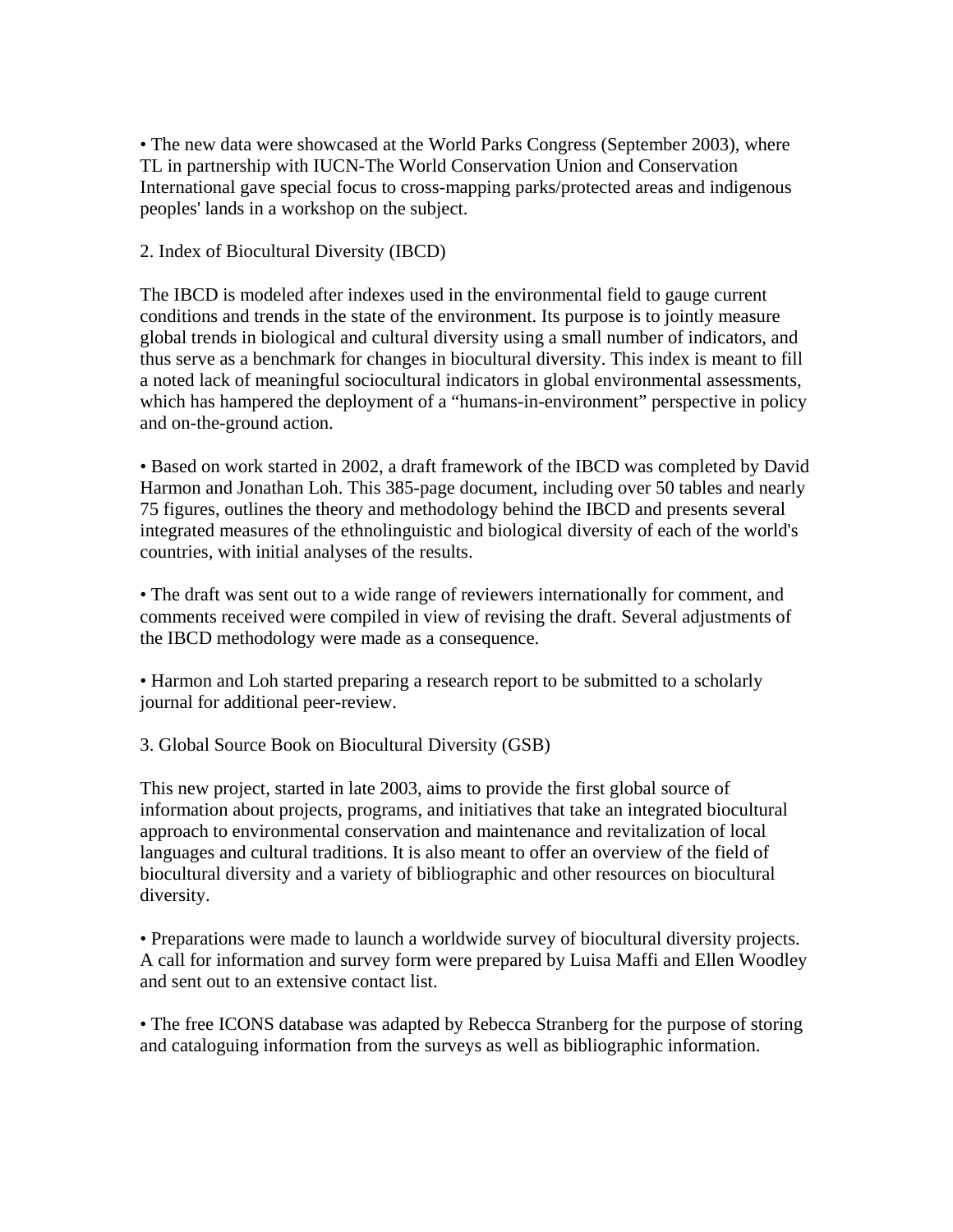• A comprehensive database of bibliographic references on biocultural diversity was started, for the purpose of conducting a review of the literature on this field. For many of the references, the full-text electronic version was acquired and stored on CD-Rom.

## 4. Other Activities

In addition to its projects, TL carries out a variety of activities to promote the biocultural perspective in international arenas, the media, and the general public.

• In 2003, a main focus of these activities was the Vth World Parks Congress (WPC) in September 2003 in Durban , South Africa . TL's participation contributed to a greater emphasis on the human dimensions of conservation and on the need to create cultural, socio-economic and other human dimensions targets, in addition to the biological targets previously defining global and local protected area management practices.

• Also at the WPC, in collaboration with IUCN and Conservation International we contributed to highlighting, using our GIS database, the lack of incorporation thus far of indigenous perspectives and needs in conservation, in a workshop focusing on the "gaps in protected area management".

• Also at the WPC, TL helped influence critical language on biocultural diversity conservation for the Durban Accord, to give socio-cultural aspects due consideration in setting the global agenda on protected area management initiatives for the next decade.

• TL's work was influential in the inclusion of the topic of the links between cultural and biological diversity within the "Culture and Conservation" theme in the preliminary 2005-2008 program of the IUCN Commission on Environment, Economics and Social Policy (CEESP), to be submitted for discussion at the World Conservation Congress in November 2004 in Bangkok .

• In May 2003, TL President Luisa Maffi promoted biocultural diversity at the International Forum on Ecosystem Approaches to Human Health in Montréal , Canada , organized by the International Development Research Institute.

• In November 2003, Luisa Maffi delivered the endowed Cope Lecture at William Jewell College, Liberty, Missouri, on the topic "On Biocultural Diversity: Transdiciplinary Thinking for Planetary Survival".

• In our continuing efforts to reach out to the general public through the media, we provided significant input into and were interviewed for several print media stories, including ones to be published in 2004 in the New York Times 's Sunday Magazine and in Audubon Magazine . We were also consulted by the producers of the Worlds of Difference radio series for National Public Radio in the development of the series, and were interviewed for a forthcoming episode. Several documentary filmmakers contacted us for input on their ideas for programs on language endangerment, linguistic and cultural diversity, indigenous peoples and the environment.